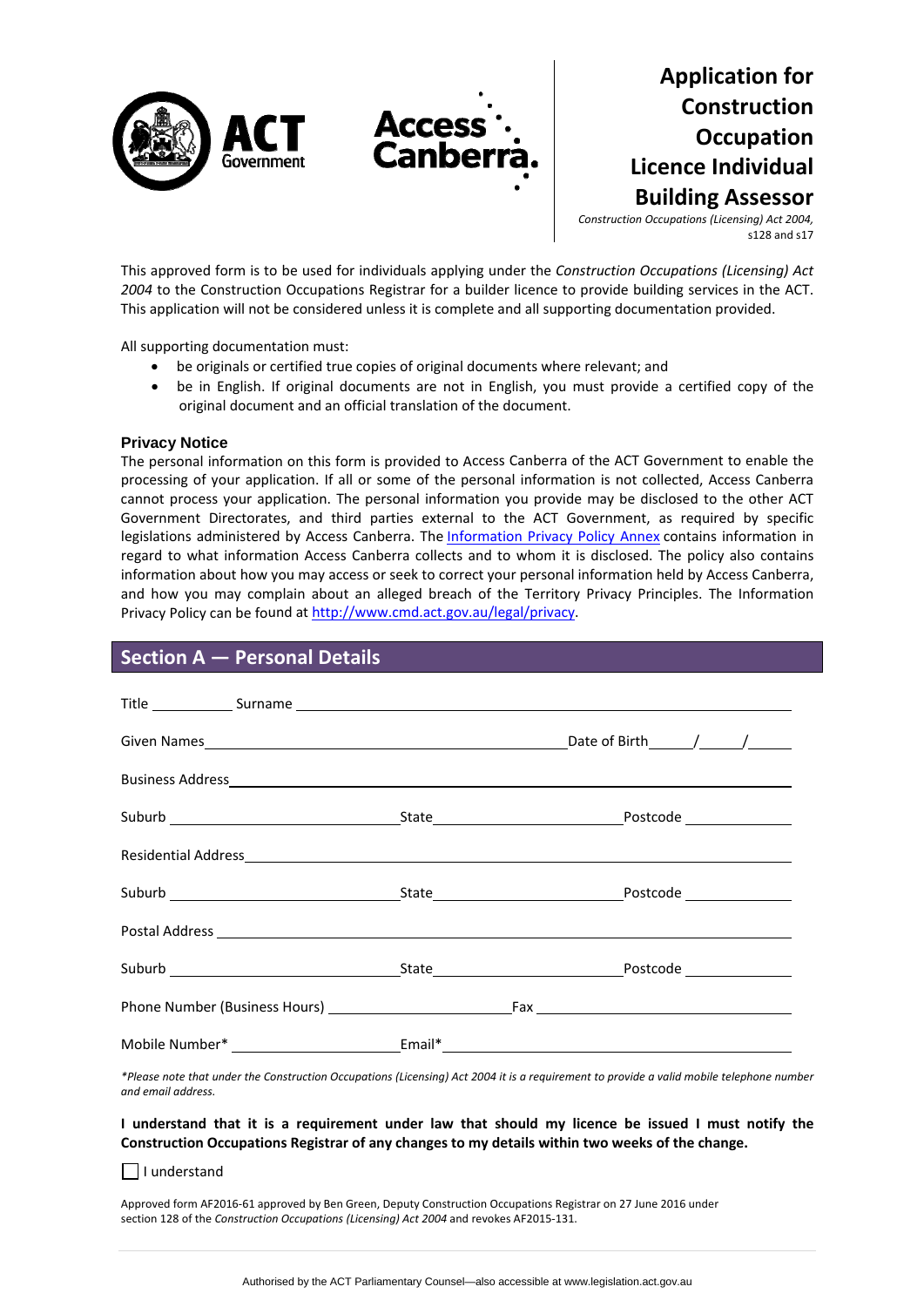# **Section B — Existing licence**

**Have you previously or do you currently hold an ACT construction occupation licence?**

**Yes** — licence Number<br> **Expiry date** 

**No**

### **Section C — Occupation class and functions**

A building assessor is an entity that provides a building assessment service. A building assessment service is the doing of building assessment work. Building assessment work is preparing and providing an energy efficiency certificate under the *Building Act 2004*; or an energy efficiency statement; or a statement, certificate or other document prescribed by regulation. Energy efficiency certificate is defined under s139 C of the *Building Act 2004*.

### **What class of building assessor licence are you applying for?**

- **Class**  $A$  licence authorises the doing of anything allowed to be done under a class B building assessor licence and the following building assessment work, based on an on‐site inspection: preparing an energy efficiency certificate under the *Building Act 2004*; or preparing an energy efficiency rating statement.
- **Class B** licence authorises the following building assessment work, based on plans of a building: preparing an energy efficiency certificate under the *Building Act 2004*; or preparing an energy efficiency rating statement.

# **Section D — Evidence of qualifications/eligibility — Class A Building Assessor**

Complete this section only if you are applying for a class A building assessor licence.

| <b>Qualification:</b> | The successful completion of all of the following units of competency from the<br>qualification - CPP41212 Certificate IV in NatHERS Assessment through a                                                                                                                            |
|-----------------------|--------------------------------------------------------------------------------------------------------------------------------------------------------------------------------------------------------------------------------------------------------------------------------------|
|                       | <b>Registered Training Organisation:</b>                                                                                                                                                                                                                                             |
|                       | a) BSBRSK401A – Identify risk and apply risk management processes.<br>b) CPPACC4015A – Follow site occupational health and safety requirements.<br>c) CPCCMN4008A - Read and extract information from plans, drawings and                                                            |
|                       | specifications for residential buildings.<br>d) CPPHSA4011A - Collect information to support NatHERS assessment.<br>e) CPPHSA4012A - Conduct NatHERS assessment of planned residential buildings.<br>f) CPPHSA4013A – Conduct NatHERS assessment of existing residential buildings.  |
|                       | g) CPPHSA4014A - Meet regulatory requirements when completing NatHERs<br>assessments.                                                                                                                                                                                                |
|                       | h) CPPHSA4015A - Assess impact of building elements on thermal performance of<br>residential buildings.                                                                                                                                                                              |
|                       | i) CPPHSA4016A - Advise on options for enhancing thermal performance of<br>residential buildings.                                                                                                                                                                                    |
|                       | j) CPPHSA4017A – Cost measures to improve thermal performance of residential<br>buildings.                                                                                                                                                                                           |
|                       | k) CPPHSA4018A - Manage own work, professional development and ethical<br>behaviour.                                                                                                                                                                                                 |
|                       | I) CPCCBC4014A - Prepare simple building sketches and drawings.<br>m) CPPHSA4020 - Operate computer systems to support NatHERS assessment.<br>n) CPPHSA5001A - Assess thermal performance of complex residential buildings.<br>o) CPPCMN3004A - Respond to enquiries and complaints. |
|                       |                                                                                                                                                                                                                                                                                      |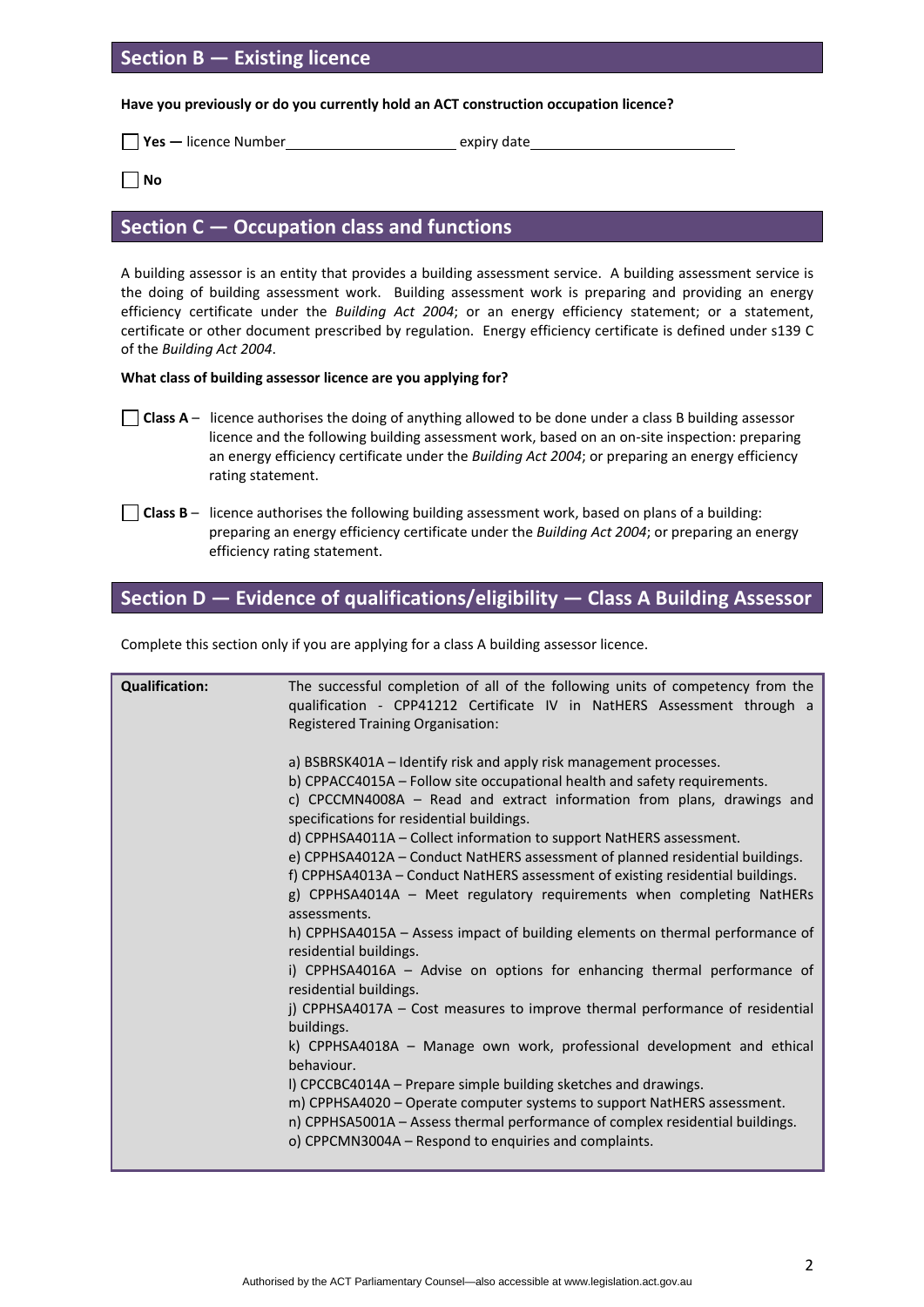$\Box$  Yes — please attach a certified copy of the qualification or official transcript statements.

 $\Box$  No  $-$  please note that you may not be eligible for a licence.

# **Section D — Evidence of qualifications/eligibility — Class B Building Assessor**

Complete this section only if you are applying for a Class B Building Assessor licence.

| <b>Qualification:</b> | The successful completion of all of the following units of competency from the<br>qualification - CPP41212 Certificate IV in NatHERS Assessment through a                                                                                                                                                                                                                                                                                                                                                                                                                                                                                                                                                                                                                                                                                                                                                                     |
|-----------------------|-------------------------------------------------------------------------------------------------------------------------------------------------------------------------------------------------------------------------------------------------------------------------------------------------------------------------------------------------------------------------------------------------------------------------------------------------------------------------------------------------------------------------------------------------------------------------------------------------------------------------------------------------------------------------------------------------------------------------------------------------------------------------------------------------------------------------------------------------------------------------------------------------------------------------------|
|                       | <b>Registered Training Organisation:</b>                                                                                                                                                                                                                                                                                                                                                                                                                                                                                                                                                                                                                                                                                                                                                                                                                                                                                      |
|                       | a) BSBRSK401A – Identify risk and apply risk management processes.<br>b) CPPACC4015A - Follow site occupational health and safety requirements.<br>c) CPCCMN4008A - Read and extract information from plans, drawings and<br>specifications for residential buildings.<br>d) CPPHSA4011A - Collect information to support NatHERS assessment.<br>e) CPPHSA4012A - Conduct NatHERS assessment of planned residential buildings.<br>f) CPPHSA4014A - Meet regulatory requirements when completing NatHERs<br>assessments.<br>g) CPPHSA4015A - Assess impact of building elements on thermal performance of<br>residential buildings.<br>h) CPPHSA4016A - Advise on options for enhancing thermal performance of<br>residential buildings.<br>i) CPPHSA4017A - Cost measures to improve thermal performance of residential<br>buildings.<br>j) CPPHSA4018A - Manage own work, professional development and ethical<br>behaviour. |
|                       | k) CPPHSA4020 - Operate computer systems to support NatHERS assessment.<br>I) CPPHSA5001A - Assess thermal performance of complex residential buildings.<br>m) CPPCMN3004A - Respond to enquiries and complaints.                                                                                                                                                                                                                                                                                                                                                                                                                                                                                                                                                                                                                                                                                                             |

 $\Box$  Yes — please attach a certified copy of the qualification or official transcript statements.

 $\Box$  No  $-$  please note that you may not be eligible for a licence.

# **Section E – Software Endorsement**

A Building Assessor licence must be endorsed with a software endorsement. The Construction Occupations Registrar can only endorse a licence for the use of software if satisfied that licensee can safely and competently perform energy rating assessments in that type of software. Please indicate what software you wish to be endorsed for:

### **Do you have additional qualifications or training relevant to each endorsement above?**

<u> 1989 - Johann Barbara, martxa alemaniar argametra (h. 1989).</u> <u> 1989 - Johann Barbara, martxa alemaniar argametra (h. 1989).</u>

 $\Box$  Yes – please attach evidence of any additional qualifications/training. This could be a statement of attainment in the software or a letter from a Registered Training Organisation identifying what software was used to complete the unit of competencies required for the licence. For more information please see the *Construction Occupations (Licensing) Regulation 2004 Mandatory Qualifications Schedule.* This Schedule can be found at [www.legislation.act.gov.au](http://www.legislation.act.gov.au/)

 $\Box$  No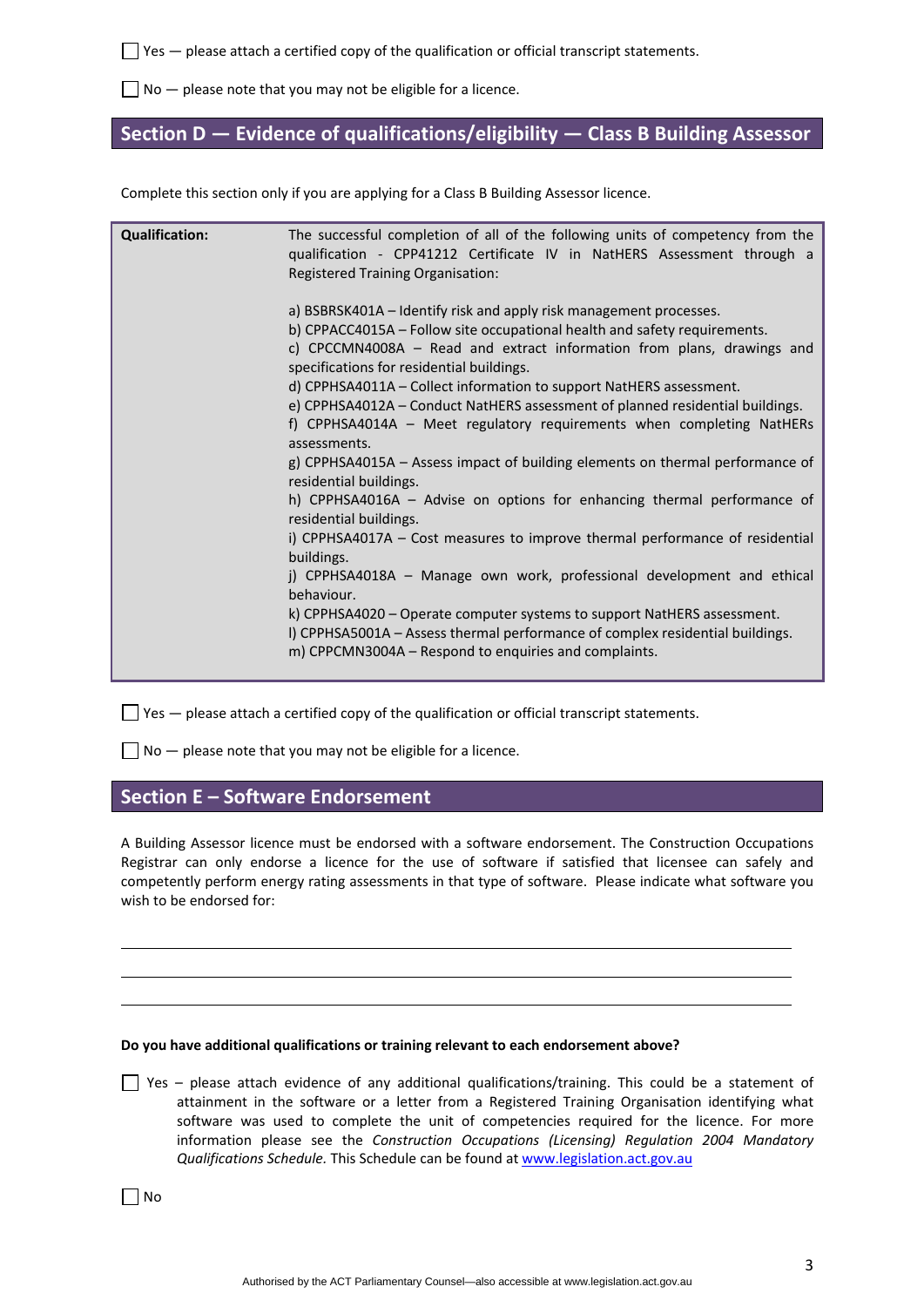# **Section F — Insurance Requirements**

A building assessor must have adequate Professional Indemnity insurance to be eligible for a licence. The insurance certificate must state that the applicant is an insured person under the policy. If the insurance is in a company name then the insurance certificate must contain a clause stating that employees are covered, and a letter from a director must also be provided confirming that the applicant is an employee covered by the company's insurance policy. Insurance must also meet the minimum requirements as prescribed under section 16B(2) of the *Construction Occupations (Licensing) Regulation 2004* (the regulation).

Section 16B(2) of the regulation states 'an applicant is adequately insured if the applicant has professional indemnity insurance that provides

- a) indemnity against claims for breach of professional duty as a building assessor; and
- b) a minimum limit of indemnity of \$1,000,000 for a single claim.'

 $\Box$  Yes  $-$  please attach a certified copy of the insurance certificate of currency, and if required, a copy of the insurance policy disclosure document.

 $\Box$  No  $-$  please note that you may not be eligible for a licence.

# **Section G — Evidence of Financial Resources**

Evidence of financial resources is required to help demonstrate your ability to fulfil contractual obligations when providing construction services. Failure to provide information below may result in your licence being refused.

**1. Do you have access to financial resources adequate to complete works performed under the licence applied for?** 

 $\Box$  Yes – please skip the next question

 $\Box$  No – complete next question

2. If 'No' to the above, do you wish to only operate as an employee under the licence applied for?

 $\Box$  Yes – I understand a condition may be imposed on the licence if issued

 $\Box$  No  $\Box$  please note that if you do not wish to have a licence restricted to employee only, then you must ensure you have financial resources as requested above or you may be ineligible for a licence.

#### **3. Are you currently, or previously have been, deemed bankrupt or personally insolvent?**

 $\Box$  Yes – please attach details and official documentation of bankruptcy/insolvency  $\Box$  No

4. I understand that it is a requirement under law that should my licence be issued, I must notify the **Construction Occupations Registrar should I become bankrupt or personally insolvent.** 

I have read and understand the above statement.

# **Section H — Licence History Declarations**

**1. Have you previously held a Building Assessor licence elsewhere in Australia or overseas?** 

 $\Box$  Yes —provide details below of most recent licence/s (attach an additional page if required)  $\Box$  No

State/Territory/Country \_\_\_\_\_\_\_\_\_\_\_\_\_\_\_\_\_\_\_\_\_\_\_\_\_\_\_\_\_\_\_\_\_\_\_Expiry date: \_\_\_\_\_\_\_/\_\_\_\_\_\_\_\_/

**2. Is your licence as a Building Assessor, in Australia or overseas, currently suspended or cancelled?**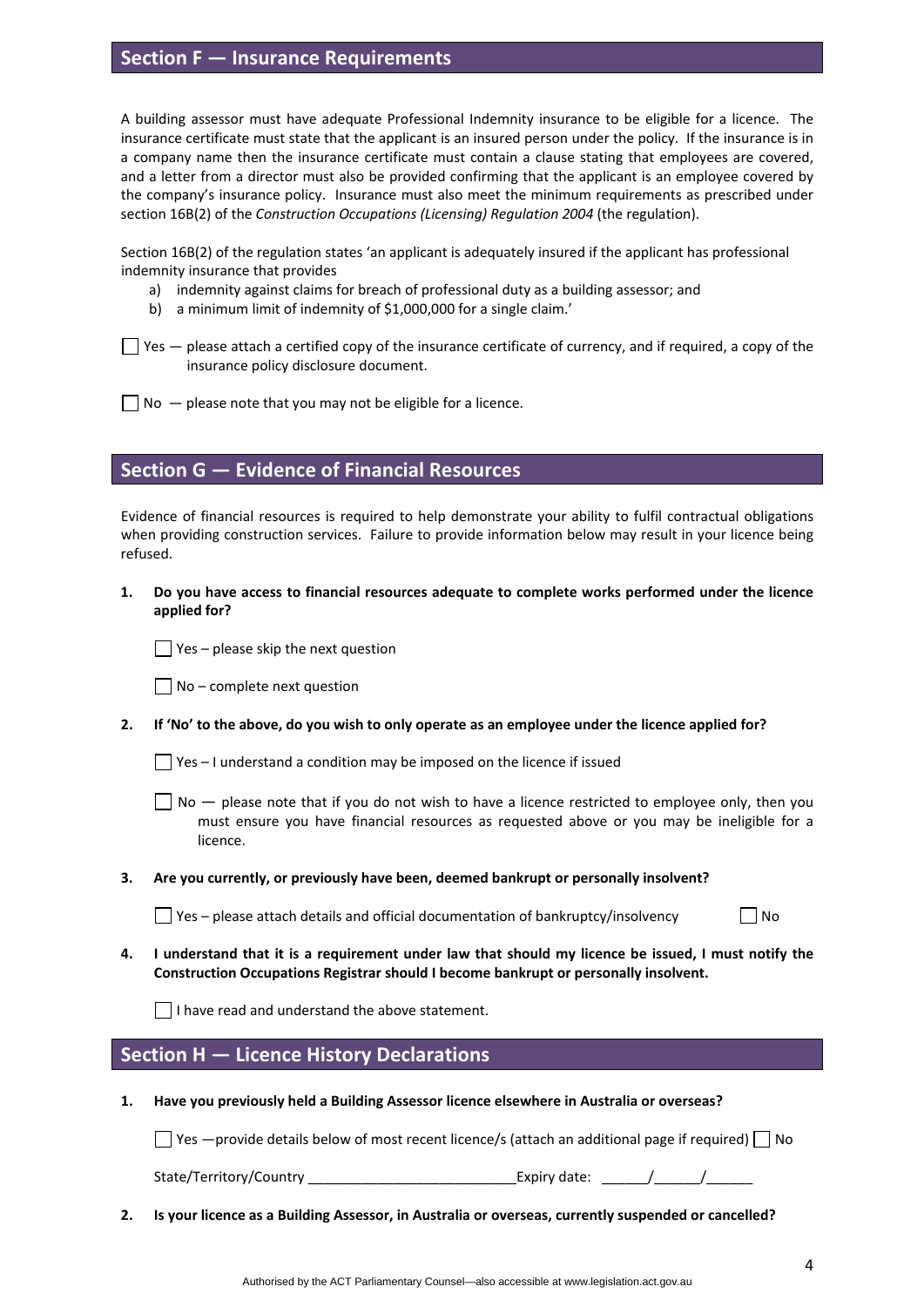|     | Yes - you must attach details                                                                                                                                                                                                                                                                                                                                | No |  |  |  |
|-----|--------------------------------------------------------------------------------------------------------------------------------------------------------------------------------------------------------------------------------------------------------------------------------------------------------------------------------------------------------------|----|--|--|--|
| з.  | Have you previously had a building assessor licence cancelled, refused or suspended in Australia or<br>overseas?                                                                                                                                                                                                                                             |    |  |  |  |
|     | $\sqrt{1 + 1}$ Yes $-$ you must provide comprehensive details in an attachment to this application                                                                                                                                                                                                                                                           | No |  |  |  |
| 4.  | I understand that I must notify the Construction Occupations Registrar if my building assessor licence<br>is cancelled, refused or suspended in Australia or overseas.                                                                                                                                                                                       |    |  |  |  |
|     | I have read and understand the above statement.                                                                                                                                                                                                                                                                                                              |    |  |  |  |
| 5.  | Has your building assessor licence ever been subject to conditions, undertakings, limitations or<br>restrictions in Australia or overseas?                                                                                                                                                                                                                   |    |  |  |  |
|     | $\sqrt{ }$ Yes $-$ you must provide comprehensive details in an attachment to this application                                                                                                                                                                                                                                                               | No |  |  |  |
| 6.  | Are you disqualified under the Construction Occupations (Licensing) Act 2004, or a corresponding prior<br>Act, from applying for licence, or being licensed, in a construction occupation?                                                                                                                                                                   |    |  |  |  |
|     | Yes - you must provide comprehensive details in an attachment to this application                                                                                                                                                                                                                                                                            | No |  |  |  |
| 7.  | Have you ever been, or are you currently, the subject of complaints, occupational discipline, demerit<br>activity or rectification orders whilst licensed under the Construction Occupations (Licensing) Act<br>2004, a corresponding prior Act, or the law of another jurisdiction in Australia or overseas, where<br>those proceedings were not finalised? |    |  |  |  |
|     | J Yes – you must provide comprehensive details in an attachment to this application                                                                                                                                                                                                                                                                          | No |  |  |  |
| 8.  | Have you been convicted or found guilty of a criminal offence* that involves fraud, dishonesty or<br>violence and is punishable by imprisonment of 1 year or more?                                                                                                                                                                                           |    |  |  |  |
|     | $\Box$ Yes $-$ you must provide comprehensive details in an attachment to this application<br>and a recent criminal history check (in the last three months).<br>*Please note: Spent convictions under the Spent Convictions Act 2000 do not need to be included in this declaration                                                                         | No |  |  |  |
| 9.  | I understand that it is a requirement under law that should my licence be issued I must notify the<br>Construction Occupations Registrar if I am convicted of such an offence in the future.                                                                                                                                                                 |    |  |  |  |
|     | $\Box$ I have read and understand the above statement.                                                                                                                                                                                                                                                                                                       |    |  |  |  |
|     | 10. I understand that it is a requirement under law that should my licence be issued I must not perform<br>any licensable building assessment services that is outside the scope of what the licence authorises.                                                                                                                                             |    |  |  |  |
|     | I have read and understand the above statement.                                                                                                                                                                                                                                                                                                              |    |  |  |  |
|     | 11. I understand that it is a requirement under law that should my licence be issued I must give evidence<br>to clients of the insurance I hold as a licensed individual in relation to any relevant licensable<br>construction service I intend to undertake prior to providing the services.                                                               |    |  |  |  |
|     | I have read and understand the above statement.                                                                                                                                                                                                                                                                                                              |    |  |  |  |
|     | 12. I understand that it is a requirement under law that should my licence be issued I must only advertise<br>licensable construction services with my full name (as it appears on the licence) and my individual<br>licence number.*                                                                                                                        |    |  |  |  |
|     | I have read and understand the above statement.                                                                                                                                                                                                                                                                                                              |    |  |  |  |
|     | *Please note: It is an offence to advertise licensable construction services as an individual without including the above.                                                                                                                                                                                                                                   |    |  |  |  |
| 13. | I understand that it is a requirement under law that should I be issued a licence, all licensable<br>assessment services I may perform under my building assessor licence must comply with all relevant<br>legislation, codes and standards.                                                                                                                 |    |  |  |  |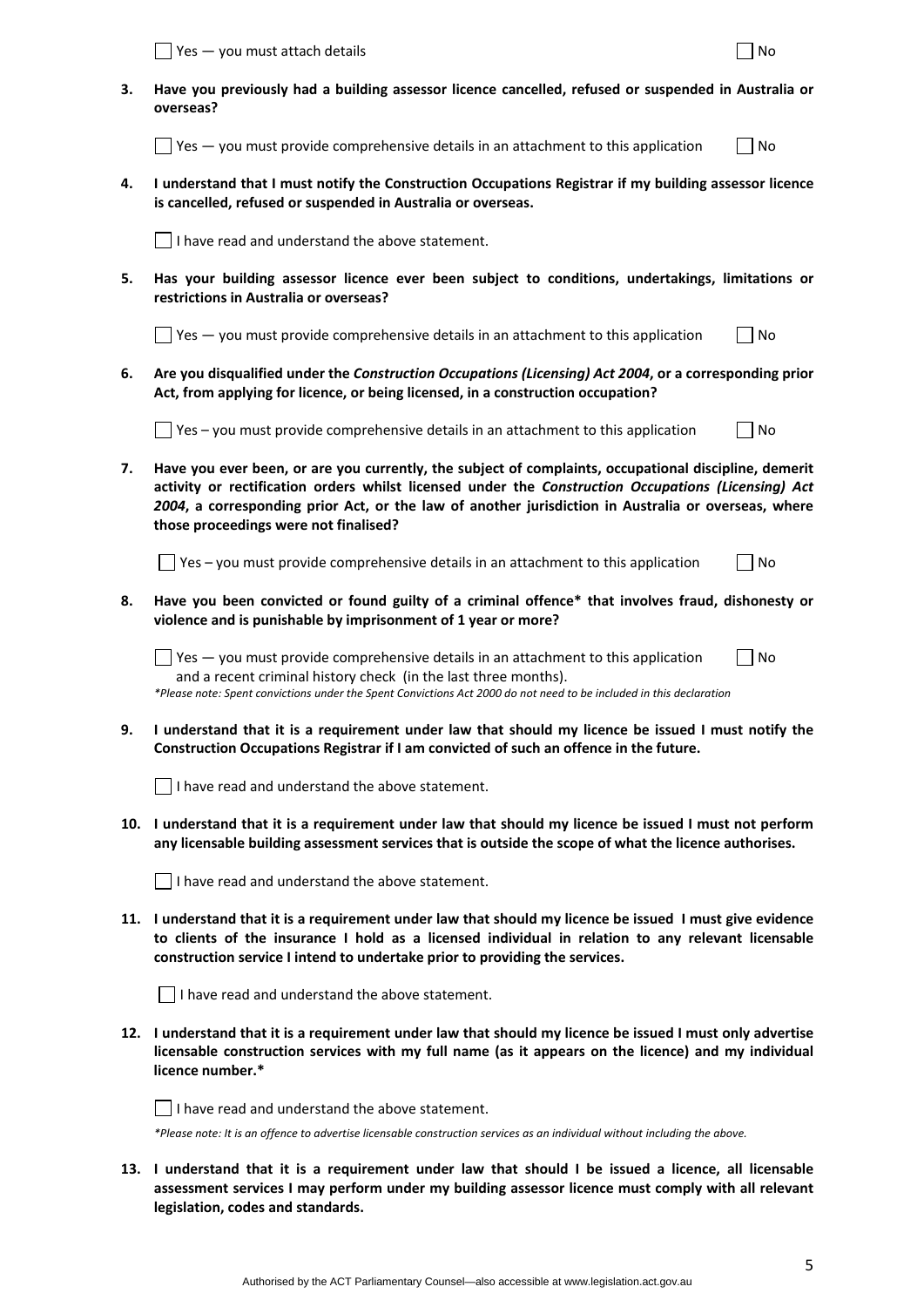$\lceil$  I have read and understand the above statement.

Please note: Building assessor services may be audited by the Construction Occupations Registrar in the ACT for compliance against the relevant laws. Individual licence holders identified performing non-compliant services may be subject to occupational discipline or other *licensing action.*

# **Section I — Consent and Application Declaration**

I,

\_\_\_\_\_\_\_\_\_\_\_\_\_\_\_\_\_\_\_\_\_\_\_\_\_\_\_\_\_\_\_\_\_\_\_\_\_\_\_\_\_\_\_\_\_\_\_\_\_\_\_\_\_\_\_\_\_\_\_\_\_\_\_\_\_\_\_\_\_\_\_\_\_\_\_\_\_\_\_\_\_\_\_\_\_\_\_\_, *Insert name, address and occupation of person making the declaration*

make the following declaration**:**

#### **1. I declare:**

a) that I make this application to the Construction Occupations Registrar for a construction occupations licence and that all statements, and the documents/information provided in support of the application, are accurate, true and correct.

### **2. I authorise and consent:**

- a) to the Construction Occupations Registrar and Environment and Planning Directorate (EPD) to make enquiries of, and exchange information with, the relevant regulatory authorities of any Australian State or Territory, or other country, regarding my construction occupation licence and practice as a building assessor or otherwise regarding matters relevant to this application.
- b) to receiving information from the Construction Occupations Registrar relevant to my construction occupation licence or the construction industry electronically.

### **3. I acknowledge:**

- a) that the Construction Occupations Registrar and EPD may validate documents provided in support of this application or wish to confirm my identity.
- b) that failure to complete all relevant sections of this application and enclose all supporting documentation may result in this application not being accepted or additional fees being applied as per the statutory instrument authorising fees to be taken under the *Construction Occupations (Licensing) Act 2004.*
- c) that the Construction Occupations Registrar has the legal right to refuse my application if not satisfied that I am eligible to hold a licence or impose a condition on my licence if it is deemed necessary or desirable to protect the public.

#### **4. Should I be issued with a construction occupations licence I undertake:**

- a) to comply with the *Construction Occupations (Licensing) Act 2004* (and it's operational Acts) and the codes, standards and guidelines relevant to my construction occupation licence when providing, or offering to provide, a relevant construction service.
- **5. I believe that the statements (1 ‐ 4) in this declaration are true and correct.**

| Signature of Applicant | Date |  |
|------------------------|------|--|
|------------------------|------|--|